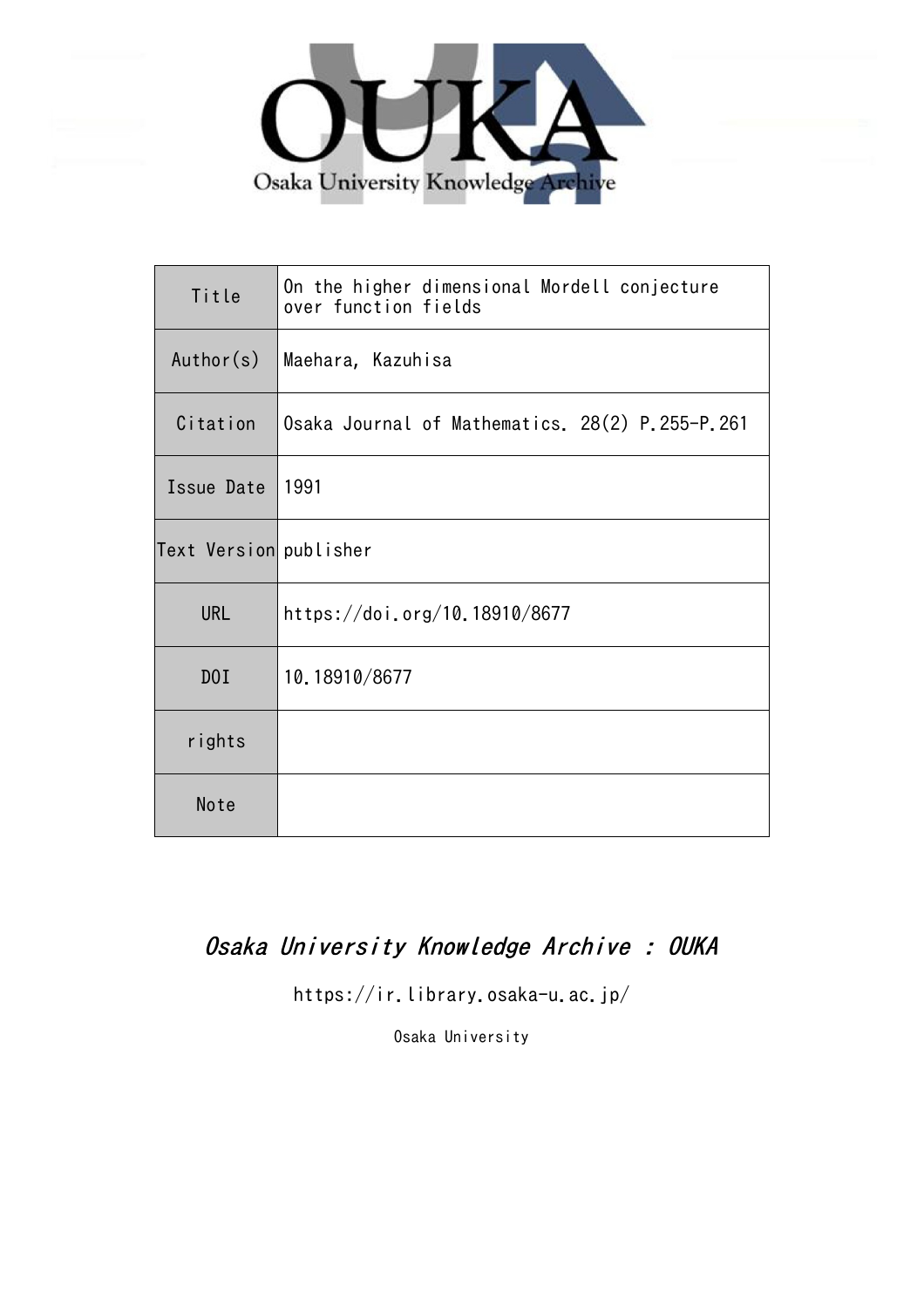Maehara, K. Osaka J. Math. 28 (1991), 255-261

## **ON THE HIGHER DIMENSIONAL MORDELL CONJECTURE OVER FUNCTION FIELDS**

### KAZUHISA MAEHARA

(Received November 2, 1989)

### **Introduction**

The purpose of this note is to give a partial answer to the following conjec ture which is a function theoretic analogue of Mordell conjecture and was formu lated by S. Lang, E. Bombieri and J.Noguchi ([6], [10], [11]):

Let *K* be a function field over the complex number field *C.* Let *V* be a projective variety defined over  $K$ ,  $\Omega_{V/K}$  the sheaf of regular differential 1-forms *v* the canonical invertible sheaf. Recall that *V* is called a variety of general type if the rational mapping associated with the *l*-th pluri-canonical system  $|\omega_Y|$  for an integer  $l>0$  is birational. We say that  $V$  is isotrivial if there exist a projective variety  $V_0$  defined over  $C$  and a finite extention  $K'$  of  $K$  such that  $V \otimes_K K'$ is birationally equivalent to  $V_0 \otimes_{\bm{C}} K'.$ 

**Conjecture** M. *Let V be a projective variety of general type defined over K. Suppose that V is not isotrivial. Then the set of K-rational points of V cannot be Zariski dense in V.*

(i) Mordell conjectured that any curve of genus  $\geq 2$  defined over a number field ® does not admit an infinite number of β-rational points, which is proved by G. Faltings. An analogue of Modell conjecture over function fields was proved by Y. Manin and H. Grauert ([2], [3], [6]).

In this case a curve is assumed to be not isotrivial over the definition func tion field.

(ii) J. Noguchi ([11]) and M. Deschamps ([1]) proved Conjecture *M* under the assumption that  $\Omega_{V/K}$  is ample, in other words the fundamental sheaf  $\mathcal{O}_{P(\Omega_{\overline{Y}/K})}(1)$  of the projective bundle  $P(\Omega_{V/K})$  is ample. Note that if  $\mathcal{O}_{P(\Omega_{\overline{Y}}/K)}(1)$ is ample then  $\mathcal{O}_{P(\mathbf{\Omega_{T/K}})}(\alpha) \otimes_{\mathcal{O}_{P(\mathbf{\Omega_{T/K}})}}^{-1}$  for some  $\alpha > 0$  is ample, which turns out to be nef and big (for the definition see § 1).

(iii) A compact analytic space *X* is said to be hyperbolic if any holomorphic map from  $C$  into  $X$  is constant, i.e.,  $X$  does not contain any singular elliptic curve as well as any rational curve. It is conjectured that a hyperbolic variety is a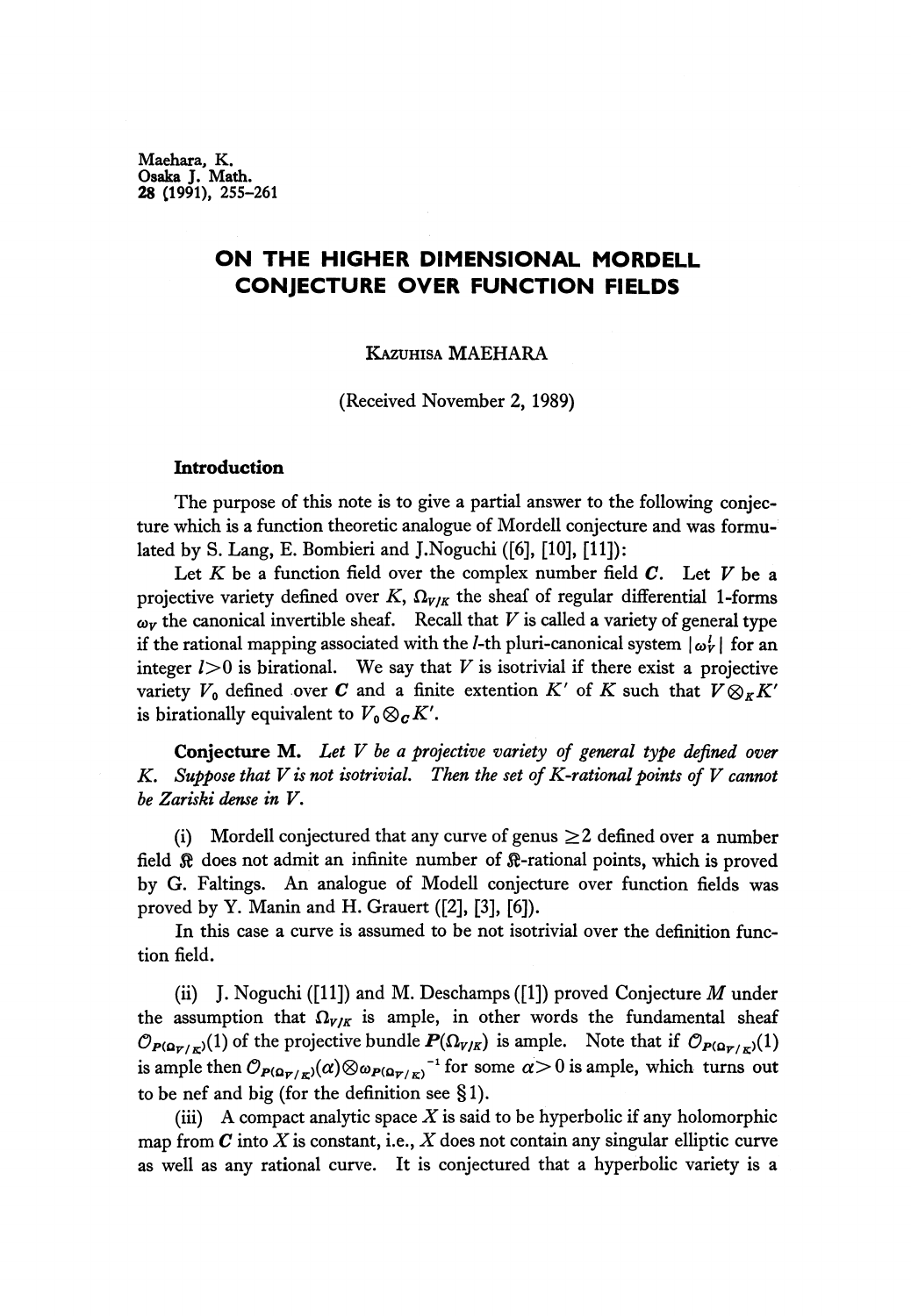variety of general type.

(iv) D. Riebesehl ([12]) proved Conjecture *M* under the hypothesis of negative curvature and the assumption that all the fibres have negative curvature. Further J. Noguchi ([10j) proved it under the hypothesis that *V* is hyperbolic with the Chern class  $c(\omega_V)$  represented by a semipositive (1, 1)-form.

(v) Conjecture *M* follows from the boundendness hypothesis to the effect that the intersection number  $(\Gamma, \omega_X)$  is bounded above for any non-singular curve  $\Gamma$  with fixed genus contained in a given variety ([9]).

The main result of this paper is the following:

Let *K* be a function field over *C* and let *V* be a projective non-singular variety over *K.*

**Theorem.** *Assume that V is of general type and that the fundamental sheaf*  $\mathcal{O}_{\bm{P}(\bm{\Omega}_{\bm{V/K}})}(1)$  of the projective bundle  $\bm{P}(\Omega_{\bm{V/K}})$  is  $K$ -nef and  $K$ -big and that there ex*ists*  $\alpha$   $>$  0 such that  $\mathcal{O}_{P(\mathbf{\Omega}_{\bm{V}/E})}(\alpha) \otimes \omega_{P(\mathbf{\Omega}_{\bm{V}/E})}^{-1}$  is K-nef. The set of K-rational points  ${s_{\lambda}(K)}$  is not dense in V provided that V is not isotrivial over K.

REMARKS, (a) Under the same assumption as above, *V* does not contain any rational curve but may contain a singular elliptic curve.

(b) In the previous paper ([9]), the same result was proved under the as sumption that  $\mathcal{O}(\alpha) \otimes p^* \omega_X^{-1}$  is  $f \circ p$ -nef over the whole X, not only over the generic fibre.

#### **1. Notation**

We recall the following

DEFINITION ([4]). Let  $f: X \rightarrow S$  be a proper morphism onto a variety S and *L* an invertible sheaf on *X.* Let *η* be the generic point of *S* and *L<sup>v</sup>* denote the restriction of  $L$  to the generic fibre  $X_n$ . An invertible sheaf  $L$  is f-ample if for any coherent sheaf  $\mathcal F,$  the natural homomorphisms  $f^*f_*(\mathcal{F}\!\otimes\!L^m)\!\!\rightarrow\!\!\mathcal{F}\!\otimes\!L^m$  for some  $m_0$  and any  $m \ge m_0$  are surjective. An invertible sheaf  $L$  is said to be  $f$ *big,* if for any invertible sheaf M on X, the natural homomorphism  $f^*f_*(M \otimes L^m)$  $\rightarrow M\otimes L^m$  for some  $m>0$  is not zero, in other words  $f_*(M\otimes L^m)=0$ . And an invertible sheaf *L* is said to be *f-nef* if  $\deg_{D}L_{D} \geq 0$  for every curve *D* which is mapped to a point on *S* by *f*. When *S*=Spec *K*, *f*-big and *f*-nef are said to be *K-big* and *K-nef,* respectively.

Let  $f: X \rightarrow S$  be a proper surjective morphism of projective complex manifolds. Let  $K$  be the function field of  $S$  and  $V$  the generic fibre of  $f$ . We let  $\Omega_{\rm v/K}$  denote the sheaf of the Kahler differential on  $V$ , let  $P(\Omega_{\rm v/K})$  denote the projective bundle associated to  $\Omega_{V/K}$  over V and let  $\mathcal{O}_{P(\Omega_{V/K})}(1)$  denote the funda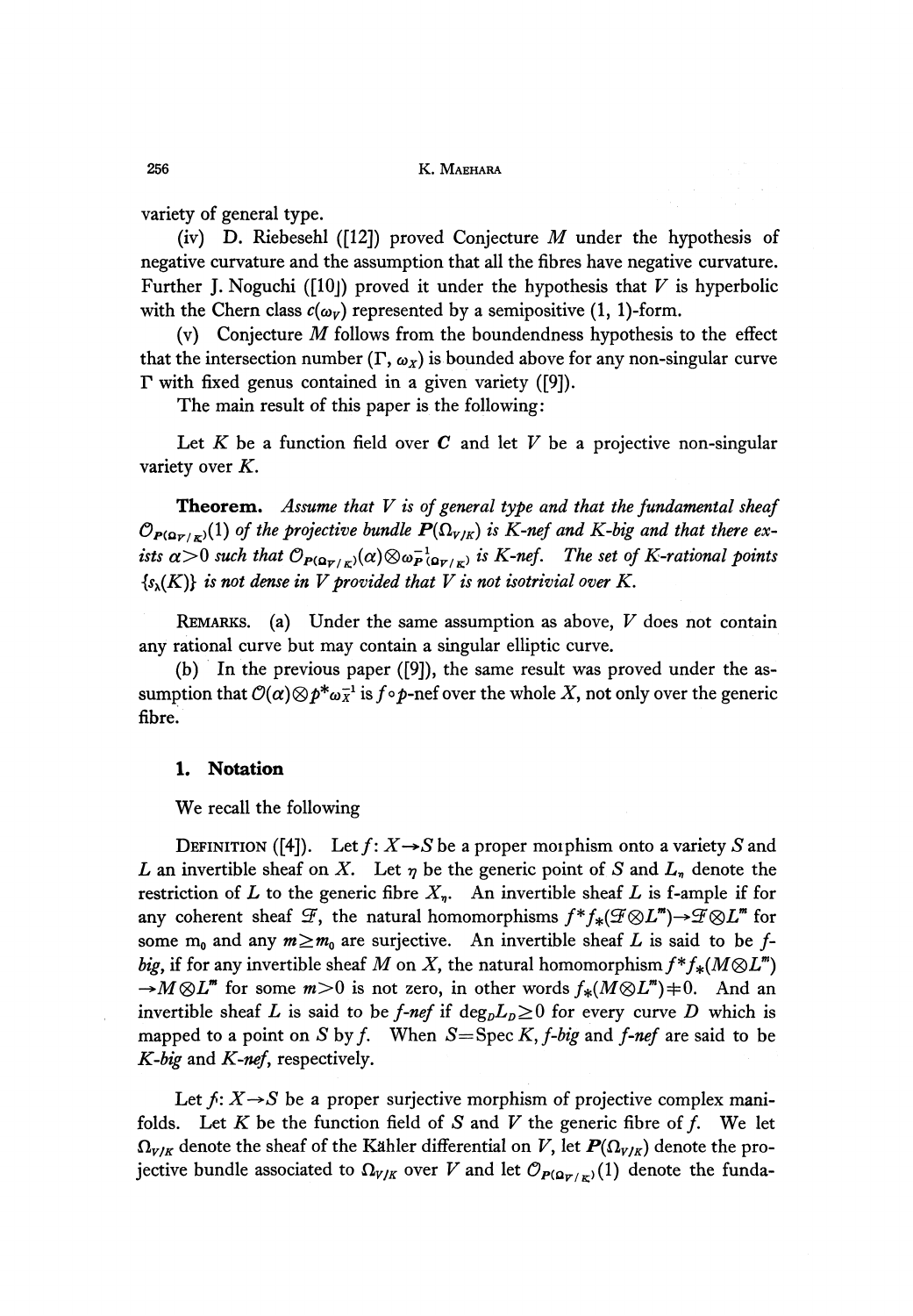mental sheaf over  $P(\Omega_{V/K})$ . We denote by  $\omega_V$  the canonical invertible sheaf, i.e., det  $\Omega_{V/K}$ . We have the exact sequence

$$
0 \to f^* \Omega_K \to \Omega_V \to \Omega_{V/K} \to 0.
$$

Then  $P(\Omega_{V/K}) \subset P(\Omega_V)$ . We have  $\Omega_V = \mathcal{O}_V \otimes_{\mathcal{O}} (\Omega_X|_V)$  and  $\Omega_K =$ 

|                  | $P(\Omega_{X/S}) \supset P(\Omega_{V/K})$ |                                   |                          |  |
|------------------|-------------------------------------------|-----------------------------------|--------------------------|--|
|                  |                                           | $P(\Omega_X) \supset P(\Omega_V)$ |                          |  |
| $\boldsymbol{X}$ | $\neg$ $V$                                |                                   |                          |  |
| $F$ l            | $\Box$ $\downarrow$ f                     |                                   | $\overline{\phantom{0}}$ |  |
| <b>S</b>         | $\supset$ Spec K                          |                                   |                          |  |

Here  $\Box$  means that the diagram is cartesian.

#### **2. Proof of the main theorem**

In order to prove the theorem, we first consider the case in which tr. deg  $K/C=1$ . In this case, we denote S by C.

**Lemma 1.** Some power  $\mathcal{O}(\beta)$  of the fundamental sheaf  $\mathcal{O}(1)$  on  $\mathbf{P}(\Omega_V)$  is *generated by its global sections for any*  $\beta \gg 0$ .

Proof. We will use the following Kawamata-Shoklov's base point free theorem (see [4], Base Point Free Theorem):

Let X be a compact manifold and  $f: X \rightarrow S$  a proper surjective morphism onto a  $\emph{variety}.$  Assume that  $L^{\infty}\otimes \omega_X^{-1}$  is f-nef and f-big for some  $\alpha{>}0$  and that  $L$  is fnef. Then there exists a positive integer  $m_0$  such that  $f^*f_*L^m \rightarrow L^m$  is surjective *for any*  $m \ge m_0$ .

We return to the proof.

Observing the exact sequence  $0 \rightarrow C_V \rightarrow \Omega_V \rightarrow \Omega_{V/K} \rightarrow 0$ , one sees that  $P(\Omega_{V/K})$ is identified with a member  $D$  of the complete linear system  $|\,\mathcal{O}(1)|$  on  $\bm{P}(\Omega_V).$ One has the following exact sequence:

$$
0\to \mathcal{O}(\beta-1)\to \mathcal{O}(\beta)\to \mathcal{O}_D(\beta)\to 0.
$$

By the assumption of the theorem, one has  $H^1(\mathcal{O}_D(\beta))=0$  for  $\beta > \alpha$  using Kawamata-Viehweg vanishing theorem ([4]). Hence dim  $H^1(\mathcal{O}(\beta))$  is a monotonous decreasing function in  $\beta$  if  $\beta \!\gg\! 0$ . Thus  $H^0(\mathcal{O}(\beta)) {\rightarrow} H^0(\mathcal{O}_D(\beta))$  is surjec tive for sufficiently large number *β.* On the other hand, applying Kawamata Shoklov's base point free theorem [4] to  $\mathcal{O}_D(1)$ , one sees that  $\mathcal{O}_D(\beta)$  is base point free for  $\beta > \beta_0 \gg 0$ . Combining these observations, one proves the lemma.  $\square$ 

Set  $g=f \circ p$ . Then the surjection  $g * g * \mathcal{O}(l) \rightarrow \mathcal{O}(l)$  for  $l \gg 0$  gives a g-birational morphism  $\varphi : \mathbf{P}(\Omega_V) \to \mathbf{P}(g_*\mathcal{O}(l)).$  Thus one obtains the following diagram: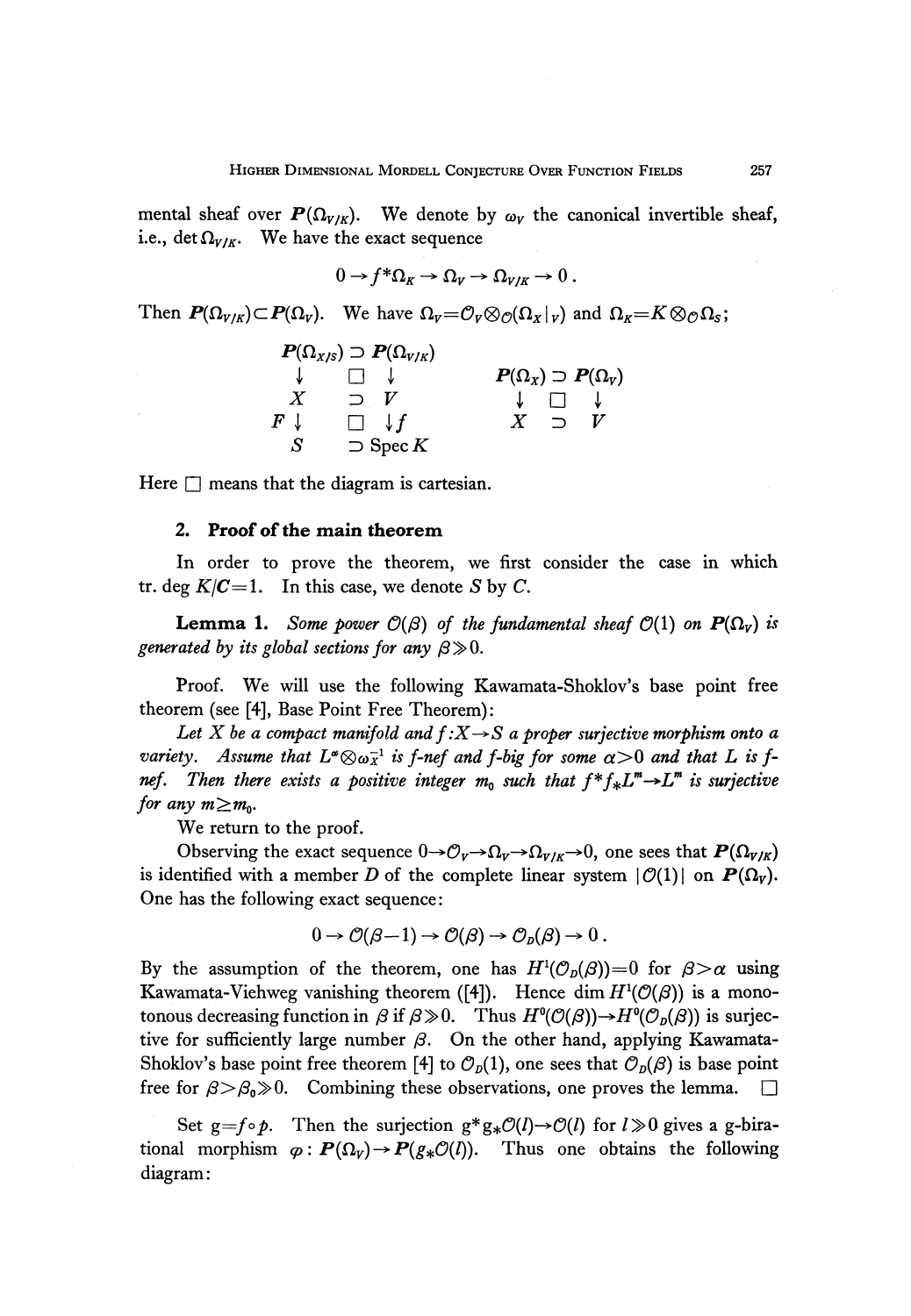

Let  $\mathcal F$  be a coherent sheaf over *V* and let  $T\rightarrow V$  be a map such that there exists a surjection  $\mathcal{F}_T \rightarrow \mathcal{L}$ , where  $\mathcal{L}$  is an invertible sheaf over  $T$ . Then there exists a unique map  $T{\rightarrow} \boldsymbol{P}(\mathcal{F})$  over  $V$  such that  $\mathcal{F}_T{\rightarrow}\mathcal{L}$  is the pull-back to  $T$  of the fundamental surjection  $\mathcal{F}_{\boldsymbol{P}(\mathcal{G})}\!\!\rightarrow\!\!\mathcal{O}_{\boldsymbol{P}(\mathcal{G})}\!(1).$  Applying this to the natural surjections  $\Omega_V|_{s_\lambda(K)} \to \Omega_{s_\lambda(K)}$ , we have the Gauss maps  $\sigma_\lambda : s_\lambda(K) \to P(\Omega_V)$ . Let  $Z$  be a component of the Zariski closure of the set of  $K$ -rational points  $\{\sigma_{\lambda}(s_{\lambda}(K))\}$  defined by Gauss map such that  $p(Z)=V$ . For each *l*, the *l* multiple of the divisor  $D = P(\Omega_{V/K})$  is the pull-back of a hyperplane  $\Sigma$  of  $P(g_*(l))$ . We denote  $\varphi(Z)$  by W. We divide into two cases:

- (i) dim  $W=0$ ,
- (ii) dim  $W > 0$ .

We prove some preliminary lemmas.

**Lemma 2.** Let U denote  $P(\Omega_V) - P(\Omega_{V/K})$ . Put  $\sigma_\lambda(s_\lambda(K)) =$  the rational *point defined by the natural surjection*  $\Omega_V|_{s_\lambda(K)} \to \Omega_{s_\lambda(K)}$  *defining*  $\sigma_\lambda : s_\lambda(K) \to P(\Omega_V)$ . *Then*  $\sigma_{\lambda}$  factors through U. Let T be any scheme over V such that there exist an  $\bm{i}$  *nvertible sheaf*  $L$  *and a surjection*  $\Omega_{\bm{V}}|_{\bm{\tau}} \rightarrow L$ . Then we have a V-morphism  $\phi$ :  $T \rightarrow P(\Omega_V)$ . We have the following diagram:

$$
0 \longrightarrow \mathcal{O}_V|_T \longrightarrow \Omega_V|_T \longrightarrow \Omega_{V/K}|_T \longrightarrow 0
$$
  
\n
$$
a(T) \qquad \qquad d(T)|_T
$$

Let t be a point of T. If  $\phi(t) \in D$ , we have  $a(t) = 0$  and if  $\phi(t) \in U$ ,  $a(t)$  is bijective. *Hence if*  $T \subset U$ ,  $a(T)$  *is bijective and the exact sequence above splits over*  $T$ .

Proof. Since  $f^*\Omega_g = \sigma^* \mathcal{O}(1)$ , the result follows. (cf. [1])

**Lemma 3.** Let  $u: M \rightarrow N$  be a proper surjective morphism between varieties. *Suppose that N is a normal variety. Then the exact sequence*  $0\rightarrow F\rightarrow E\rightarrow Q\rightarrow 0$  of *locally free sheaves of finite rank on N splits if and if the pull back of this sequence splits on M.*

Proof. It follows from the injectivity of the natural map  $H^1(L) \rightarrow H^1(u^*L)$ for any locally free coherent sheaf L.

Case (i).

Note that  $\varphi(Z)$  consists of a single point. From Lemmas 2 and 3, one has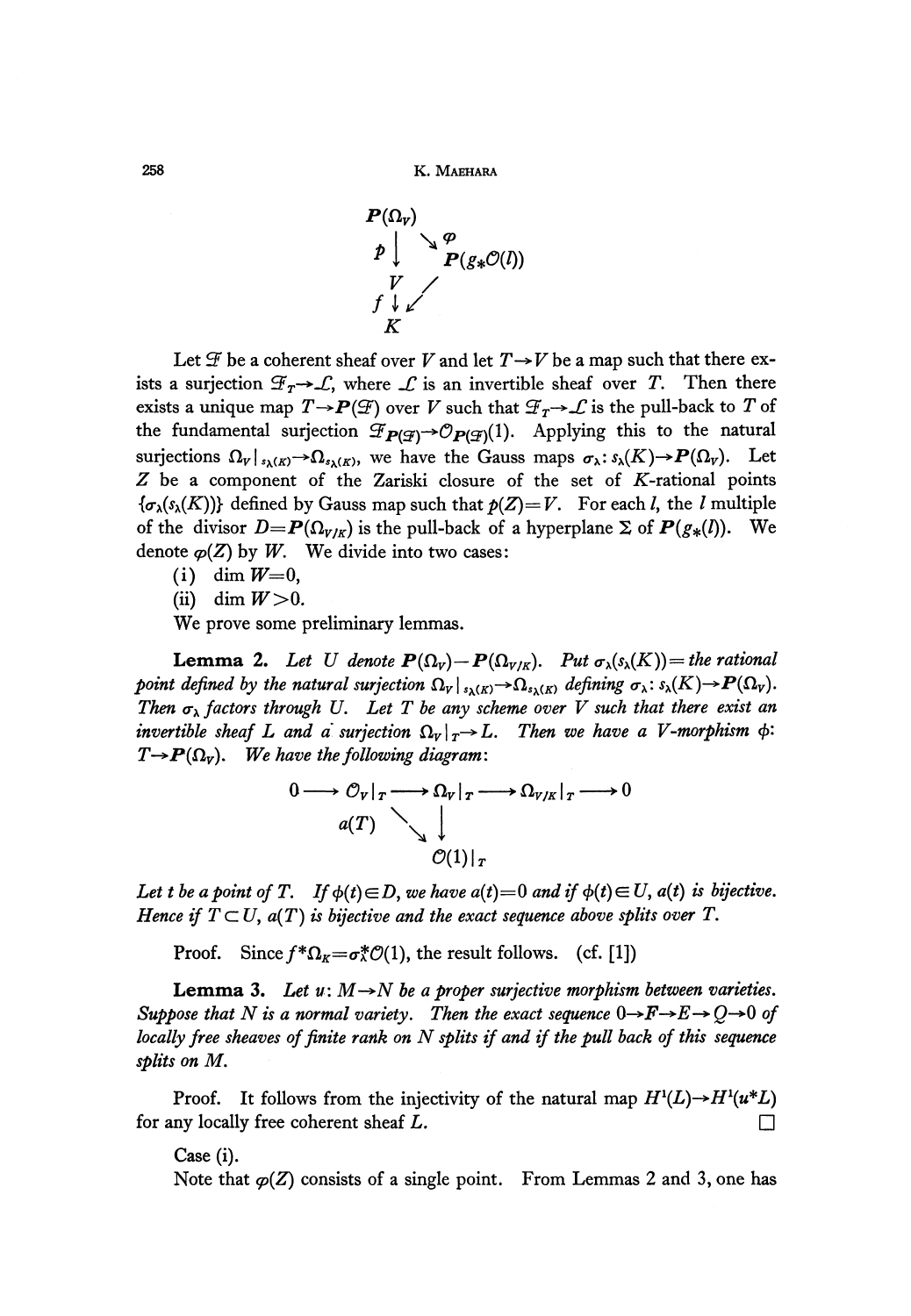the splitting of the exact sequence  $0 \rightarrow f^*Ω_K \rightarrow Ω_V \rightarrow Ω_{V/K} \rightarrow 0$ . We take a projec tive non-singular model of  $f: V \rightarrow \text{Spec } K$ , denoted by  $f: X \rightarrow C$ . Thus  $f: X \rightarrow C$ is locally trivial in the sense of etale topology.

Case (ii). Note that  $Z \cap D = \phi$ .

**Lemma 4.** The K-rational points  $\{\sigma_{\lambda} \circ s_{\lambda}(K)\}$  on  $P(\Omega_V)$  are not contained  $\int \ln \text{Bs} |\mathcal{O}(\beta) \otimes \omega_P^{-k}|$  for general  $\lambda$  nad some  $\beta$  and  $k > 0$ .

Proof. Observing the exact sequence  $0 \rightarrow O_V \rightarrow \Omega_V \rightarrow \Omega_{V/K} \rightarrow 0$ , one sees that  $P(\Omega_{V/K})$  on  $P(\Omega_V)$  is a divisor of the complete linear system  $|\mathcal{O}(1)|$ . One has the following exact sequence:

$$
0 \to \mathcal{O}(\beta-1) \otimes \omega_P^{-k} \to \mathcal{O}(\beta) \otimes \omega_P^{-k} \to \mathcal{O}_D(\beta+k) \otimes \omega_D^{-k} \to 0.
$$

By the assumption of the theorem we can apply Kawamata-Viehweg's vanishing theorem to obtain  $H^1(\mathcal{O}_D(\beta + k) \otimes \omega_D^{-k}) = 0$ , if  $\beta > \alpha(k + 1) - k$ . Hence dim  $H^1(\mathcal{O}(\beta)\otimes \omega_P^{-k})$  is a monotonous decreasing function in  $\beta$  if  $\beta\gg 0$ . Thus  $H^0(\mathcal{O}(\beta)\otimes \omega_P^{-1}){\rightarrow} H^0(\mathcal{O}_D(\beta+k)\otimes \omega_P^{-k})$  is surjective for sufficiently large number *β.* By the hypothesis of the theorem, applying Kawamata's base point free theorem [4] to  $\mathcal{O}_D(\alpha')\otimes\omega_D^{-1}$  for  $\alpha'\!\!>\!\!2\alpha$ , one concludes that  $\mathcal{O}_D(k\alpha')\!\otimes\omega_C^{-k}$  is base  $\text{point free for sufficiently large } k \gg 0.$  On the other hand some power of  $\mathcal{O}_p(1)$ ls generated by its global sections by Kawamata's theorem.  $\;\;$  Thus  $\mathcal{O}_D(\beta + k) \otimes \omega_D^{-k}$ is generated by its global sections for sufficiently large  $\beta$  and  $k \gg 0$ . Hence  $B$ s $|\mathcal{O}(\beta) \otimes \omega_P^{-k}| \cap D = \phi$ . Since  $Z \cap D = \phi$ , we conclude that  $B$ s $|\mathcal{O}(\beta) \otimes \omega_P^{-k}|$ does not include *Z.*

Considering  $f: X \rightarrow C$ , we have some ample invertible sheaf *L* on *C* such that the natural map

$$
\mathcal{O}_{\sigma_{\lambda^{*S}\lambda}(C)}\otimes H^0(\sigma_{\lambda}\circ \mathfrak{s}_{\lambda}(C),\mathcal{O}(\beta)\otimes \mathcal{O}(\omega_F^{-k})\otimes p^*f^*L)\rightarrow \mathcal{O}(\beta)\otimes \mathcal{O}(\omega_F^{-k})\otimes p^*f^*L|_{\sigma_{\lambda^{*S}\lambda}(C)}
$$

is generically surjective for suitable  $\beta$ ,  $k>0$ . Hence we have a dense set of curves  ${\{\sigma_\lambda(s_\lambda(C))\}}$  in Z such that the intersection  $(\mathcal{O}(\beta)\otimes \omega_P^{-k}\otimes p^*f^*L, \sigma_\lambda\circ s_\lambda(C))\geq 0$ . recalling that

$$
(\mathcal{O}(1), \sigma_{\lambda} \circ s_{\lambda}(C)) = 2g-2, \quad \omega_{P/X} = \mathcal{O}(-n-1) \otimes p^* \det \Omega_X,
$$

one has

$$
\deg_{\sigma_{\lambda}(s_{\lambda}(C))} p^* \omega_x^k = (\sigma_{\lambda}(s_{\lambda}(C)), p^* \omega_x^k) \leq (g(C)-1)(\beta+n-1)+\frac{1}{2}\deg_{C} L.
$$

By the projection formula, one obtains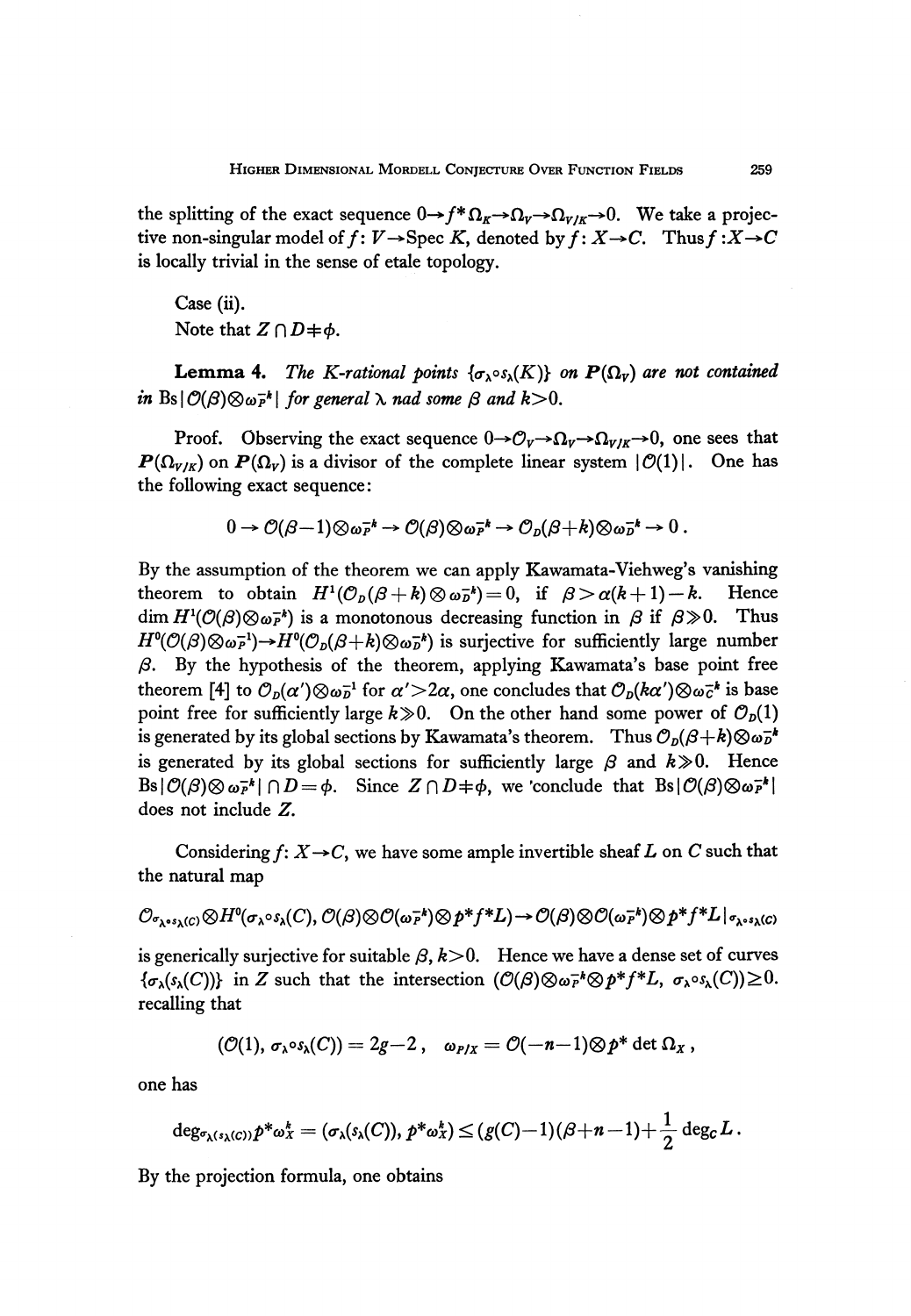**260 K. MAEHARA**

$$
(\mathfrak{s}_{\lambda}(C), \omega_X) \leq \frac{\beta+n-1}{k} (g(C)-1) + \frac{1}{2k} \deg_{C} L.
$$

By the Viehweg formula ([14]), one has  $\kappa(\omega_X \otimes f^*L) = \kappa(\omega_V) + 1$ . Hence for any ample invertible sheaf *H* over *X* there exist a positive integer *v* and an effective divisor *F* such that  $(\omega_X \otimes f^*L)^{\nu} = H + F$ . Thus we can bound the degree of sections  $C_{\lambda} = \sigma_{\lambda}(C)$  which are not contained in *F* of *X* and we have at most a finite number of Hilbert polynomials of the graphs  $\Gamma_{\lambda}$  of sections  $C_{\lambda}$  in  $C \times X$ . Thus we let *H* be a Hilbert scheme parametrizing proper subschemes in  $C \times X$ with the Hilbert polynomials mentioned above. Thus we have a subvariety *T*<sup>°</sup> which parametrizes the graphs  $Γ_λ$  of sections  $C_λ$ , whose set is dense in X. Let  $T$  be a compactification of  $T<sup>0</sup>$ . Hence we have the following commutative diagram:



Thus  $f: X \rightarrow C$  is birationally trivial over *C* from the lemma ([7], section 5( $p$ . 115), Appendix *(p.* 119)):

*Let T be a complete variety and*  $\phi$ :  $T \times S \rightarrow X$  *be a dominant S-rational map. Then X is birationally trivial over S.*

We can easily reduce the general case to the case when tr. deg  $K/C=1$ . Considering the pluri-S-canonical mapping  $X/S \to \mathbf{P}_s(f_{*} \omega_{X/S}^{\otimes k})$  for  $k \gg 0$  and noting that varieties of general type have no infinitesimal automorphisms except for finite automorphisms, we have a dense open  $S^0$  in  $S$  such that every fibre of  $X/S$  is birational, since we can join any two points in  $S<sup>0</sup>$  by a non singular curve in  $S^0$ . Hence one can find etale covering S' over S such that the pull-back of the pluri-*S*-canonical mapping  $X/S \to P_s(f_*\omega_{X/S}^{\otimes k})$  is trivial. Q.E.D.

#### **References**

- **[1] M. Deschamps:** *Propήetes de descente des varietes a fibre cotangent ample,* **Ann.** Inst. Fourier, Grenoble, 33 (1984), 39-64.
- [2] M. Deschamps; *La construction de Kodaira-Parshin,* Seminaire sur les pinceaux arithmetiques: la conjecture de Mordell, Soc. Math. France, Asterisque **127** (1985), 261-271.
- **[3] H. Grauert:** *Motdells Vermtung uber rationale Punkte auf Algebraischen Kurven und Functionenkδrper,* Publ. Math. IHES 25 (1965), 1-95.
- **[4] Y. Kawamata, K. Matsuda, K. Matsuki:** *Introduction to the minimal model problem,* Advanced Studies in Pure Mathematics 10, Algebraic Geometry, 283-360,